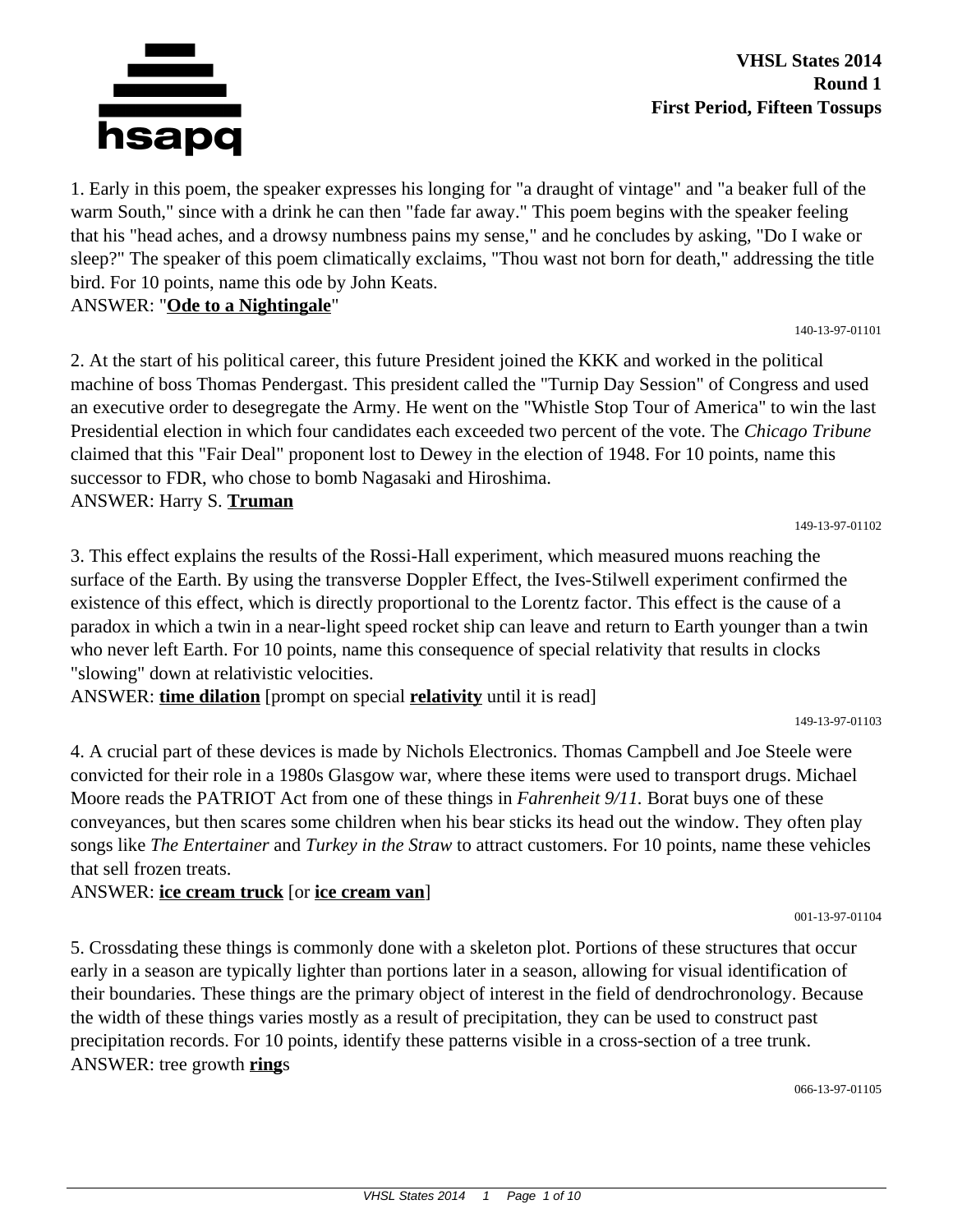6. Brenda Patimkin features in a collection by this author that includes the short stories "Defender of the Faith" and "Esptein." In a novel by this author, Amy Willette is confused with Anne Frank. This author of *Goodbye, Columbus* and *The Ghost Writer* wrote a novel in which Coleman Silk is black but pretends to be white and Jewish. Another of his novels is a monologue by a sex-obsessed neurotic. For 10 points, name this author of *The Human Stain* and *Portnoy's Complaint.* ANSWER: Philip **Roth**

127-13-97-01106

7. A king of this name reigned for forty-five days before being killed by one of his father's concubines in a drunken stupor. Another king of this name attempted to build the Hall of a Hundred Columns and ordered the construction of the Gate of All Nations, and was ultimately betrayed by his minister Artabanus (art-uh-BAA-nus). That king of this name led his forces to defeat in the Battle of Plataea (pluh-TAY-uh) after building a pontoon bridge. For 10 points, give this name of a Persian emperor who led his troops at Thermopylae (thur-MAH-puh-lye). ANSWER: **Xerxes** (ZERK-seez)

030-13-97-01107

8. These interactions are accounted for by the sixth-power term in the Lennard-Jones potential, and they are the reason lighter halogens are gases and heavier halogens are solids and liquids. These forces are the only ones present in non-polar molecules and become stronger as the sizes of atoms and molecules get larger. They are a subset of the van der Waals (ven-dur-VAHLZ) forces. For 10 points, name these weak intermolecular forces formed between instantaneous induced dipoles, which are named for a German scientist.

ANSWER: **London** dispersion **forces** [or **van der Waals forces** until "gases" is read; prompt on **dispersion forces**; prompt on **LDF**s]

226-13-97-01108

9. This man championed the "Planning, Programming, and Budgeting System" which brought computer-based systems analysis to the federal government for the first time. He was one of the "Whiz Kids" for Ford before becoming that company's president, and he was later the president of the World Bank from 1968 to 1981. While serving under Lyndon Johnson and John Kennedy, he made decisions that he later expressed regret for in the documentary *The Fog of War.* For 10 points, name this Secretary of Defense during the escalation of the Vietnam War. ANSWER: Robert Strange **McNamara**

088-13-97-01109

10. These things are divided into monolithic and micro types, the latter of which is exemplified by the as-yet-unfinished GNU Hurd (NEW HERD). Programs request service from these things by executing a system call. A BSD-based example of these things was originally used in OS X. The Tanenbaum-Torvalds debate concerned the implementation of a type of these things for Linux. For 10 points, identify this component of an operating system that serves as an interface between hardware and software applications. ANSWER: **kernel** [prompt on **operating system**]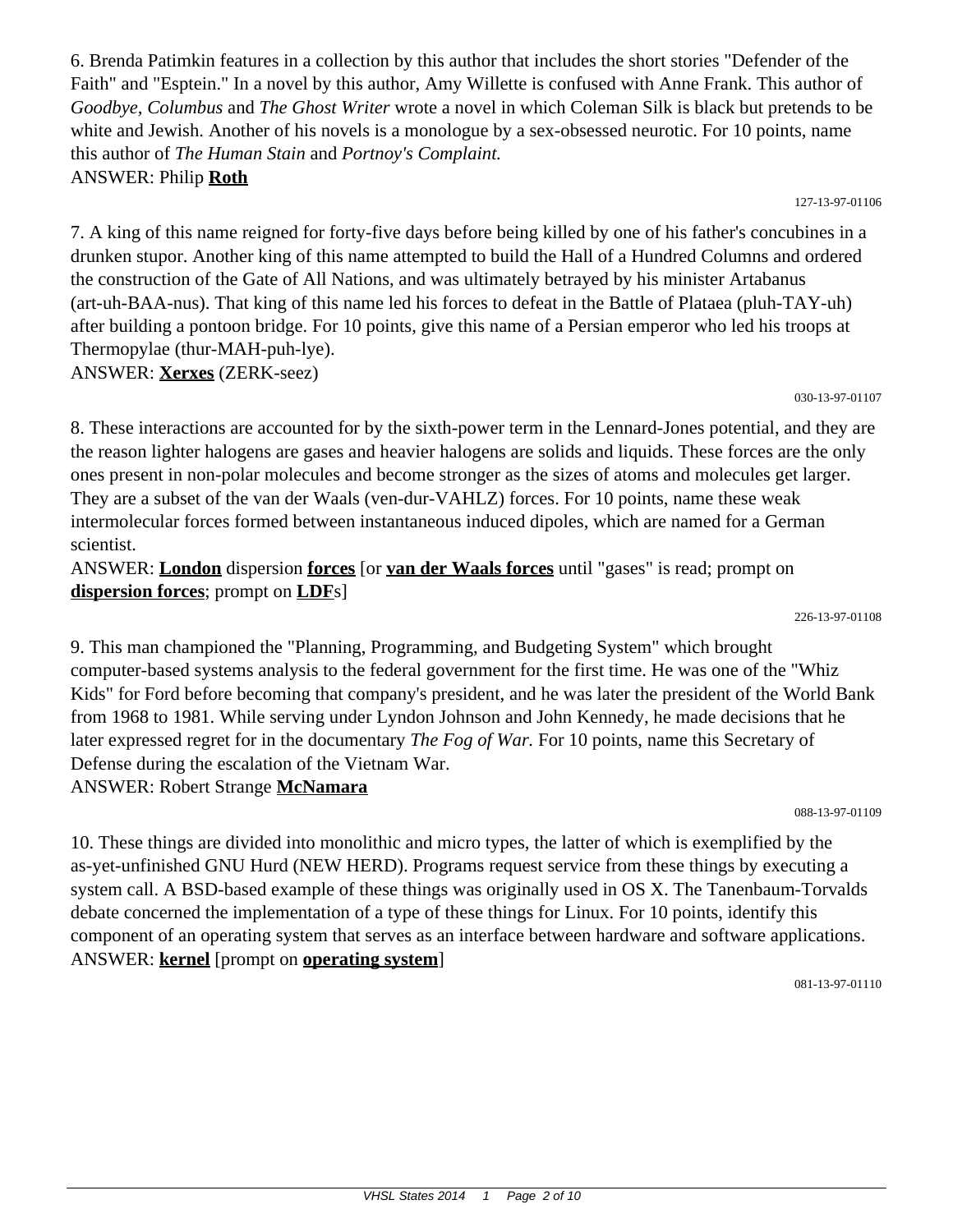11. An opera by this composer combines poetry by Muriel Rukeyser, traditional Tewa songs sung by the housemaid Pasqualita, and an aria based on the poem "Batter my heart, three person'd god." A character nicknamed "Rambo" is one of the antagonists in another of his operas, in which Marilyn's husband sings the "Aria of the falling body" after being killed by hijackers. This composer of *Doctor Atomic* included the number "I am the wife of Mao tse-tung" in another opera. For 10 points, name this American composer of *The Death of Klinghoffer* and *Nixon in China.*

ANSWER: John Coolidge **Adams**

12. A poem of this type states that "the art of losing isn't hard to master," and another poem of this type states, "I wake to sleep, and take my waking slow." This type of poem is exemplified by Elizabeth Bishop's "One Art" and Theodore Roethke's "The Waking." Another poem of this type urges the speaker's father to "rage, rage against the dying of the light." For 10 points, name this highly structured type of nineteen-line poem, exemplified by Dylan Thomas's "Do Not Go Gentle Into That Good Night." ANSWER: **villanelle**s

## 126-13-97-01112

13. This poet's lines, "Thou mastering me God! giver of breath and bread," open his poem dedicated to nuns lost in the sinking of a ship. He wrote, "There lives the dearest freshness deep down things," in another poem. Much of this poet's characteristic style imitates the alliterative-accentual verse of Old English, which he termed "sprung rhythm,' as seen in "The Wreck of the Deutschland." For 10 points, name this Jesuit poet of "God's Grandeur" and "The Windhover." ANSWER: Gerard Manley **Hopkins**

14. A location of this type features statues of Charity, Prudence, Justice, and Truth, the latter of which rests her foot on the location of England on a globe. Another location of this type was initially intended to be located in St. Peter's Basilica, but came to be placed in the church of San Pietro in Vincoli. Several of these monuments were situated in a namesake crypt in the Catacomb of Callixtus, which is one of the Catacombs of Rome. For 10 points, identify these monuments, two of which were sculpted by Bernini and Michelangelo, for Alexander VII and Julius II.

ANSWER: **tomb**s of **Pope**s [or equivalents; prompt on partial answer]

189-13-97-01114

15. Father Fish and Hobe Gilium appear in this author's novel *The Morning Watch.* He wrote a prose poem set to music by Samuel Barber entitled *Knoxville: Summer of 1915.* In his most famous autobiographical novel, Rufus Follet deals with his father's death in a car crash. This author collaborated with the photographer Walker Evans to document the lives of sharecroppers in *Let Us Now Praise Famous Men.* For 10 points, name this author of *A Death in the Family.* ANSWER: James **Agee**

127-13-97-01115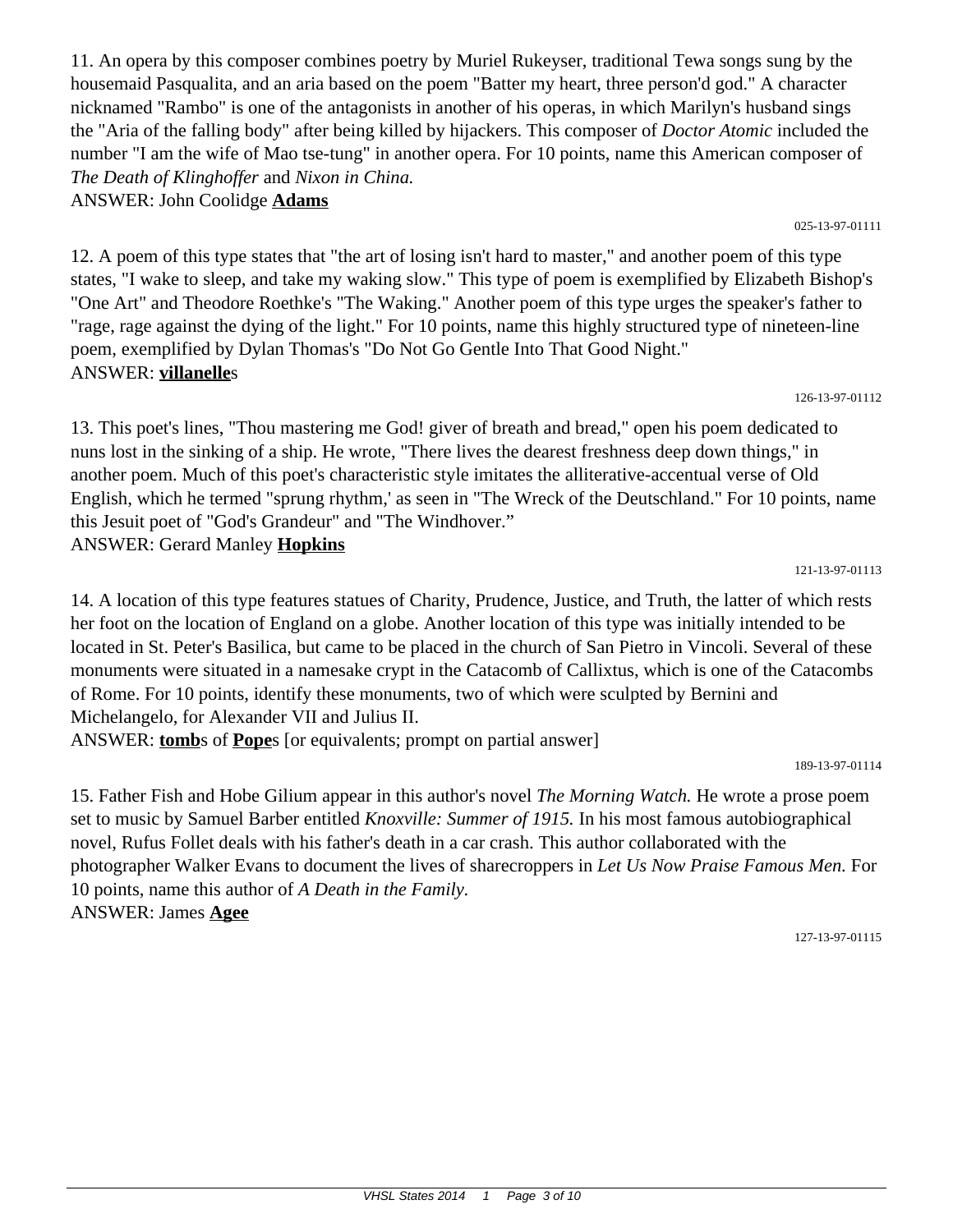

**VHSL States 2014 Round 1 Directed Round**

1A. What longest river in Poland flows through Gdansk (guh-DONSK) and Warsaw? ANSWER: **Vistula** River

1B. What English king was forced to sign the Magna Carta by his barons in 1215? ANSWER: King **John** Lackland

2A. What first Guru founded the religion of Sikhism? ANSWER: Guru **Nanak**

2B. The Portuguese "President-King" Sidónio Pais (pai-EES) promoted an ideology named for what month, also the month of 1825 in which liberal Russian nobles protested for "Constantine and constitution" against the ascent of Nicholas I?

# ANSWER: **December**

3A. This is a 20-second calculation question. I have a perfectly spherical scoop of ice cream, with radius 1 unit, that will be slowly melting into an ice cream cone, also with radius 1 unit. If the cone can contain the entire volume of melted ice cream, what is the minimum height of the cone? ANSWER: **4** units

3B. This is a 20-second calculation question. If I draw two letters at random from the alphabet with replacement, what is the probability that I draw the same letter twice? ANSWER: **1/26**

4A. The Red Brigades were a terrorist group active in what European country during the "Years of Lead?" ANSWER: **Italy** [or **Italian Republic**]

4B. What centrist candidate defeated Mohammad Bagher Ghalibaf (GAH-lee-boff) to win Iran's 2013 presidential election?

ANSWER: Hasan **Rouhani**

5A. What American economist and proponent of monetarism wrote *Capitalism and Freedom?* ANSWER: Milton **Friedman**

5B. What American general developed the Union's "anaconda plan" during the Civil War after leading troops in the War of 1812 and the Mexican-American War? ANSWER: Winfield **Scott**

6A. What U.S. Secretary of State gave a seemingly unscripted proposal that temporarily ended a tense standoff over Syrian chemical weapons in 2013? ANSWER: John **Kerry**

6B. What title character of a Voltaire novel is mentored by Dr. Pangloss? ANSWER: **Candide**

7A. What son of Odysseus sought help from Menelaus (MEN-uh-LAY-us) and helped his father massacre Penelope's suitors? ANSWER: **Telemachus**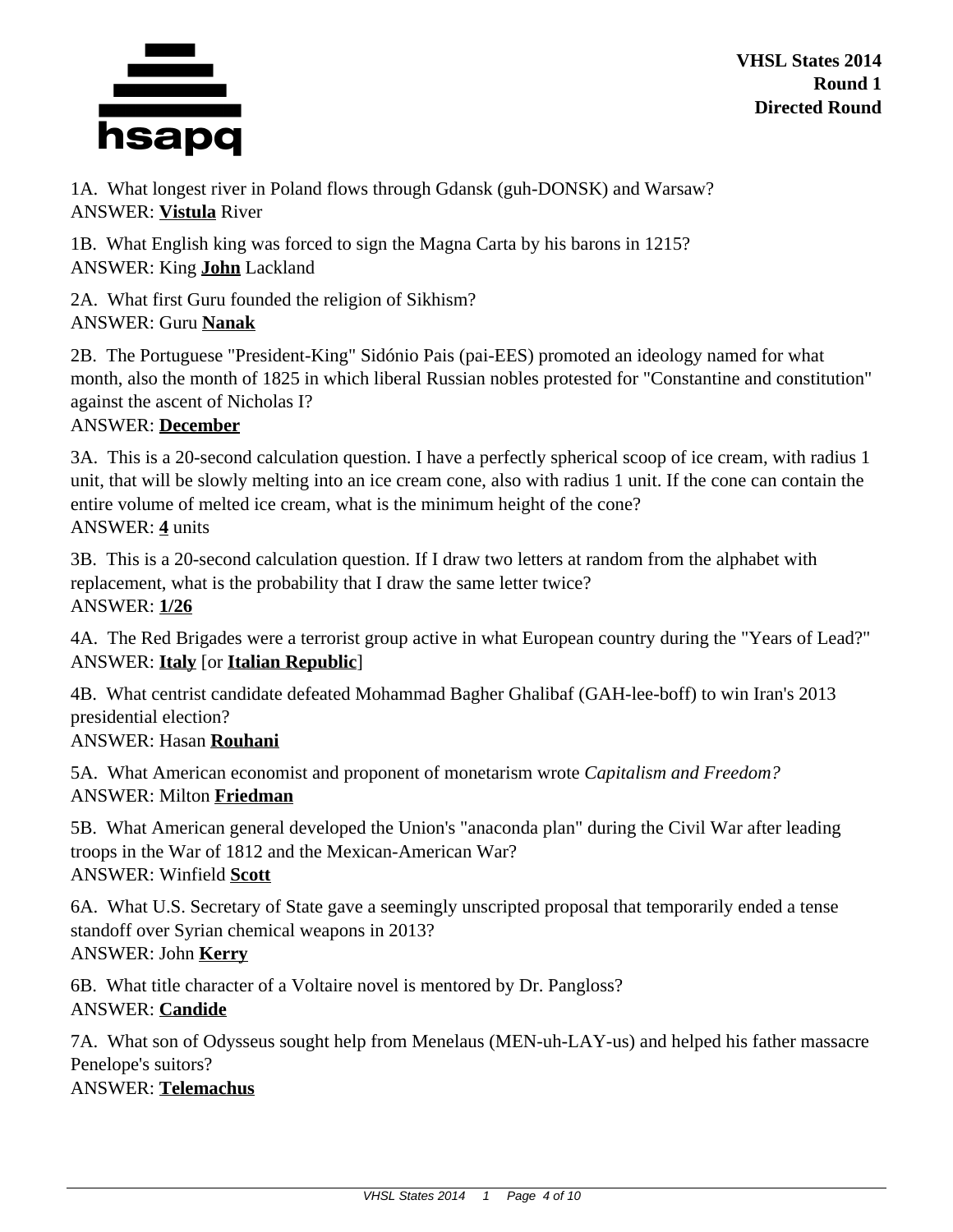7B. What Danish Christian philosopher wrote at length about Abraham's sacrifice of Isaac in *Fear and Trembling?*

ANSWER: Søren Aabye **Kierkegaard** [or Johannes de **Silentio**; or Victor **Eremita**; or William **Afham**; or Frater **Taciturnus**; or Constantin **Constantius**; or Vigilius **Haufniensis**; or Nicolaus **Notabene**; or A.B.C.D E.F. **Godthaab**; or A.B.C.D.E.F. **Rosenblad**; or **Inter et Inter**; or **Procul**; or Captain **Scipio**; or **Judge William**; or **A.F.**; or Hilarius **Bookbinder**; or Johannes **Climacus**; or **H.H.**; or **Anti-Climacus**; prompt on **A**; prompt on **B**]

8A. What English mathematician formulated a "law of cooling" and developed calculus in his *Principia Mathematica?*

ANSWER: Isaac **Newton**

8B. What ABC thriller created by Shonda Rhimes stars Kerry Washington as political fixer Olivia Pope? ANSWER: *Scandal*

9A. This is a 30-second calculation question. In alternate-universe Scholastic Bowl, tossups are worth 14 points and directed round questions are worth 8 points. If your team answered 20 total questions correctly and scored 232 points, how many tossups did your team answer? ANSWER: **12** tossups

9B. This is a 30-second calculation question. What is the domain of the function f of x equals the quantity x squared plus 4 x plus 3, all over the quantity x squared minus 6 x minus 7?

ANSWER: x equals all **numbers other than -1 and 7** [do not accept any domain that just excludes 7]

10A. What Nigerian playwright wrote *The Lion and the Jewel* and *Death and the King's Horseman?* ANSWER: Wole **Soyinka**

10B. What Greco-Roman resident of Alexandria created a complicated geocentric model of the universe using "epicycles?"

ANSWER: **Ptolemy** (TAH-luh-mee)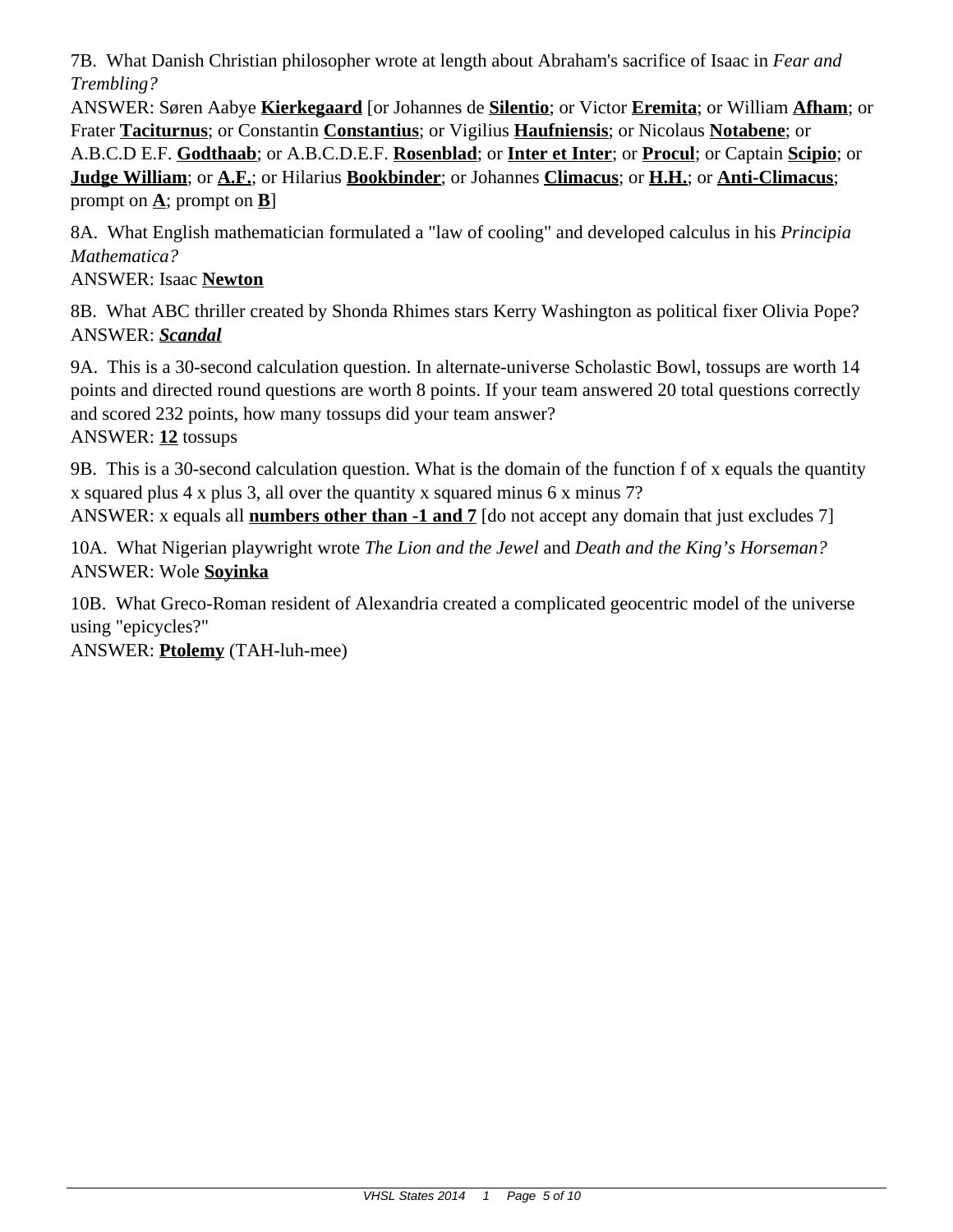

1. Reversible expansions and compressions that have this property constitute two stages of the Carnot cycle. In this type of reversible expansion, the work done equals RT times the log of the ratio of the volumes. For ideal gases undergoing this type of process, work is equal to the negative of heat, as these processes proceed with no change in internal energy or enthalpy, and pressure times volume is constant. For 10 points, name this property possessed by phase transitions, which occur with no change in temperature.

ANSWER: **isothermal** processes [or **constant-temperature** processes until "temperature" is read; prompt on **phase transition**s; do not accept "adiabatic processes"]

190-13-97-01117

2. In this play, the maid rebukes Valere (VAL-air) and his fiancee for arguing over whether they truly love one another. Damis (dah-MEE) is thrown out for refusing to apologize to the title character of this play, who is admired by the unfriendly Madame Pernelle. Cleante (CLEE-ont) serves as the voice of reason in this play, in which Elmire (IL-meer) stations her husband under a table in order to prove to him that the title character desires her. At the end of this play, the king saves Orgon from his mistake. For 10 points, name this Moliere play about the title religious hypocrite. ANSWER: *Tartuffe*

3. A type of silicon prefixed by this term is a common gate material for MOSFETs (MOSS-fets). Materials whose name contains this prefix can be connected with cross-linking, and their size can be described by their "molecular weight," which is proportional to the amount of repeating subunits. The "tail" of adenine (AA-deh-neen) nucleotides added to mRNA is prefixed by this term. In math, a term with this prefix denotes linear combinations of variables raised to non-negative integer powers, examples of which include cubic and quartic ones. For 10 points, what is this Greek prefix meaning "many?" ANSWER: **poly**

## 233-13-97-01119

4. This author wrote a short story in which Lady Carlotta is mistaken for a governess and decides to teach the children with the "Schartz-Metterklume Method." Another of this author's short stories follows Georg and Ulrich, who are hunting in the woods, and whose calls for their men's aid eventually attract wolves. This author of "The Interlopers" wrote a short story that ends with the line "Romance at short notice was her specialty." For 10 points, identify this British short story writer of "The Open Window." ANSWER: **Saki** [or Hector Hugh **Munro**]

126-13-97-01120

5. Symbols in this writing system that have developed native meanings are known as "Kokku" (COH-koo) The two ways to read this system's normal symbols are called "on-yomi" (AHN-yoh-mee) and "kun-yomi" (KUN-yoh-mee). This system is ideogrammatic, rather than representing words or syllables, and its name literally means "Han characters," reflecting its origin. This one of at least three writing systems for Japanese consists of symbols based on Chinese characters. For 10 points, identify this writing system that is not hiragana (HEER-uh-gah-nuh) or katakana (KAH-tuh-kah-nuh). ANSWER: **Kanji** [prompt on **Japanese** until "on-yomi" is read]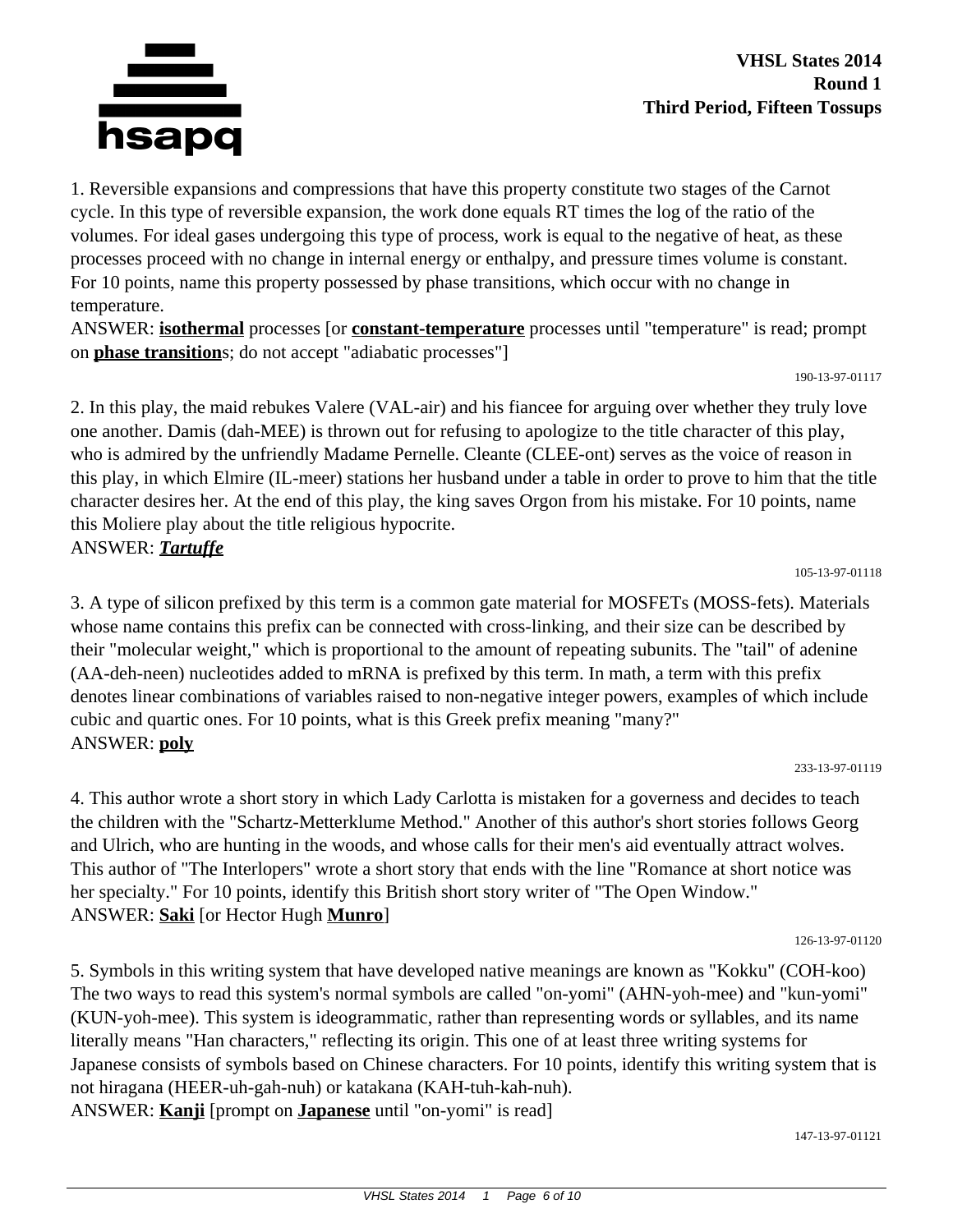6. The main character in this novel thinks that his infatuation with Luba Luft might be mistaken for his love of *The Magic Flute*. This novel ends with Iran, the protagonist's wife, ordering mechanical flies for a synthetic toad that the protagonist found during his sojourn into the Oregon desert to meditate. The protagonist of this novel is disappointed that Iran misuses her mood organ, and he lusts after Rachel Rosen. For 10 points, name this novel about bounty hunter Rick Deckard, loosely adapted into the film *Blade Runner* and written by Philip K. Dick.

ANSWER: *Do Androids Dream of Electric Sheep?* [prompt on *Blade Runner* until it is read] 020-13-97-01122

7. A composer for this instrument collected fifty-six pieces in *The Rhetoric of the Gods.* A famous piece for this instrument was accompanied by the lyrics "Happy, happy, they that in hell, Know not the world's despite." This instrument developed out of an Arab instrument called the "Ud" introduced in the conquest of Spain. An English composer for this instrument wrote the song "Flow My Tears" and had music described as "Semper Dolens," a pun on his name, John Dowland. For 10 points, name this popular Renaissance instrument that was replaced by the guitar. ANSWER: **lute**s

080-13-97-01123

8. Scott Sakaluk studied the chase-away form of this process, whose runaway form was proposed by Fisher, and confirmed by Kirkpatrick and Lande, when high genetic covariance was present. Bateman's principle states that it is dependent on gamete investment. Bowerbirds build elaborate structures in this process, which is prevalent in polygynous (pall-IDGE-in-iss) societies. Male-male competition and female choice are the two main forms of this process. For 10 points, name this process in which organisms compete for and choose mates, which can be thought of as a special case of natural selection. ANSWER: **sexual** selection [prompt on natural **selection**]

124-13-97-01124

9. This mountain was first climbed by Edwin James, who described seeing the blue columbine during the climb. Its namesake was killed in the Battle of York during the War of 1812 and had previously explored the west on orders of James Wilkinson. Katharine Lee Bates wrote the song "America the Beautiful" after admiring the view from this mountaintop. During the "Fifty-Niner Gold Rush," miners used a slogan advocating this mountain "or bust." For 10 points, name this peak in the Rocky Mountains, which is named for an explorer whose first name was Zebulon. ANSWER: **Pike's** Peak

052-13-97-01125

10. This value can be found by subtracting the initial state from the maximum of the transition state on some diagrams. An equation that sets this value equal to negative R-T times the natural log of the ratio between the equilibrium constant and the frequency factor is named for a Swedish chemist Svante Arrhenius (SUH-vahn-tuh uh-REE-nee-us). Catalysts lower this value for chemical reactions. It is usually represented as "E sub a." For 10 points, name this value defined as the minimum energy required for a chemical reaction to occur.

ANSWER: **activation** energy [or **E** sub **a** until it is read]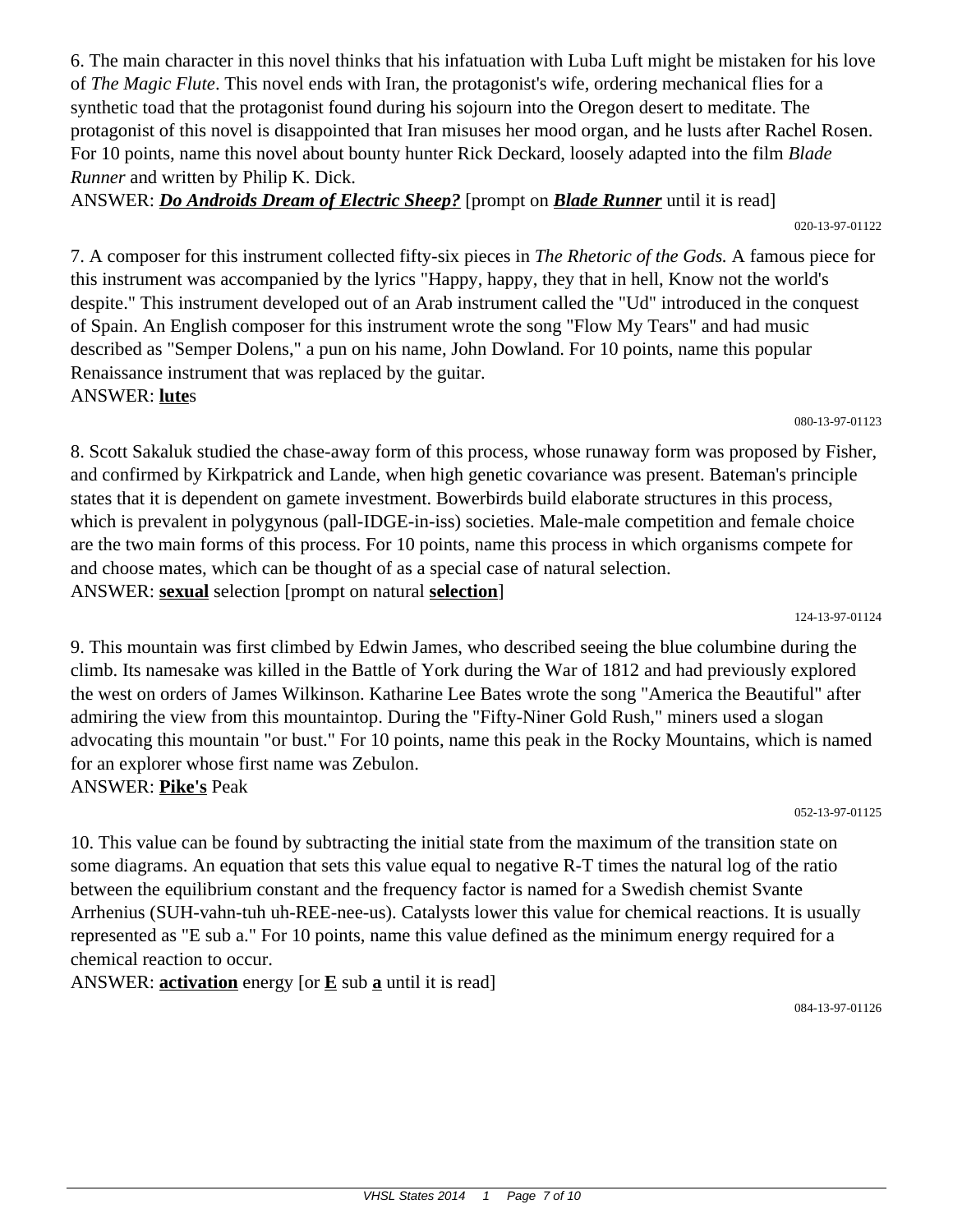11. This man became a starting player in college after injuries to future Colorado Rockies star Todd Helton. After he threw four interceptions in a game, his coach, Jim Mora, told the media "Don't talk about playoffs." In 2003, this player referred to a teammate as "our idiot kicker who got liquored up and ran his mouth off." This man attracted attention for saying "Omaha" numerous times before snaps in the most recent NFL playoffs. He threw for a record fifty-five touchdown passes in the 2013 season. For 10 points, name this quarterback of the Denver Broncos.

ANSWER: **P**eyton **Manning** [prompt on **Manning**]

12. In 1944, the plan for this non-American structure was proposed by John Lucian Savage. In 1992, 177 members of the National People's Congress voted against its construction. A monument near it features the poem "Swimming," composed by a leader who endorsed this project but never completed it thanks to the Great Leap Forward. Its construction threatened the endangered Siberian Crane and the Baiji river dolphin, and it resulted in sediment build-up near towns in the Hubei province. For 10 points, name this hydroelectric dam that spans the Yangtze River.

# ANSWER: **Three Gorges** Dam

13. A specialized type of this organelle found in plants is the site of the glyoxylate (glai-OCK-sul-ate) cycle. Acatalasia (UH-cat-uh-LAHZ-ee-uh) results when this organelle lacks a key enzyme. Most disorders involving this organelle, such as infantile Refsum disease, result from mutations in PEX genes. A sharp reduction in the number of this organelle is observed in patients with Zellweger syndrome. This organelle contains the enzyme catalase (CAT-uh-layz). For 10 points, name this organelle that decomposes its namesake compound into oxygen and water. ANSWER: **peroxisome**

14. This artist used a cast of the *Apollo Belvedere* as the basis for the folded arms of a Scotsman on an icy pond. This artist painted *The Skater* while he was still Benjamin West's protege. One of his paintings includes an ornamented table leg shaped like the Roman fasces (FAH-shayz), and captures its puffy-cheeked subject just after he had put his false teeth in. His most famous painting is an unfinished canvas known as the *Athenaeum* (AA-thuh-NAY-um). For 10 points, name this artist who painted the *Lansdowne* and one-dollar bill likenesses of George Washington. ANSWER: Gilbert Charles **Stuart**

15. In Ray Bradbury's novel *Dandelion Wine,* Colonel Freeleigh dreams of being one of these objects. A substance made from these objects is thrown at Edgar by Heathcliff in *Wuthering Heights.* John Steinbeck's novel *In Dubious Battle* involves a strike of workers who procure these objects. Several of these objects are thrown at Gregor Samsa by his father in Franz Kafka's *The Metamorphosis.* For 10 points, name this type of fruit that is tragically eaten by Adam and Eve in *Paradise Lost.* ANSWER: **apple**s

030-13-97-01131

020-13-97-01130

### 127-13-97-01129

### 052-13-97-01127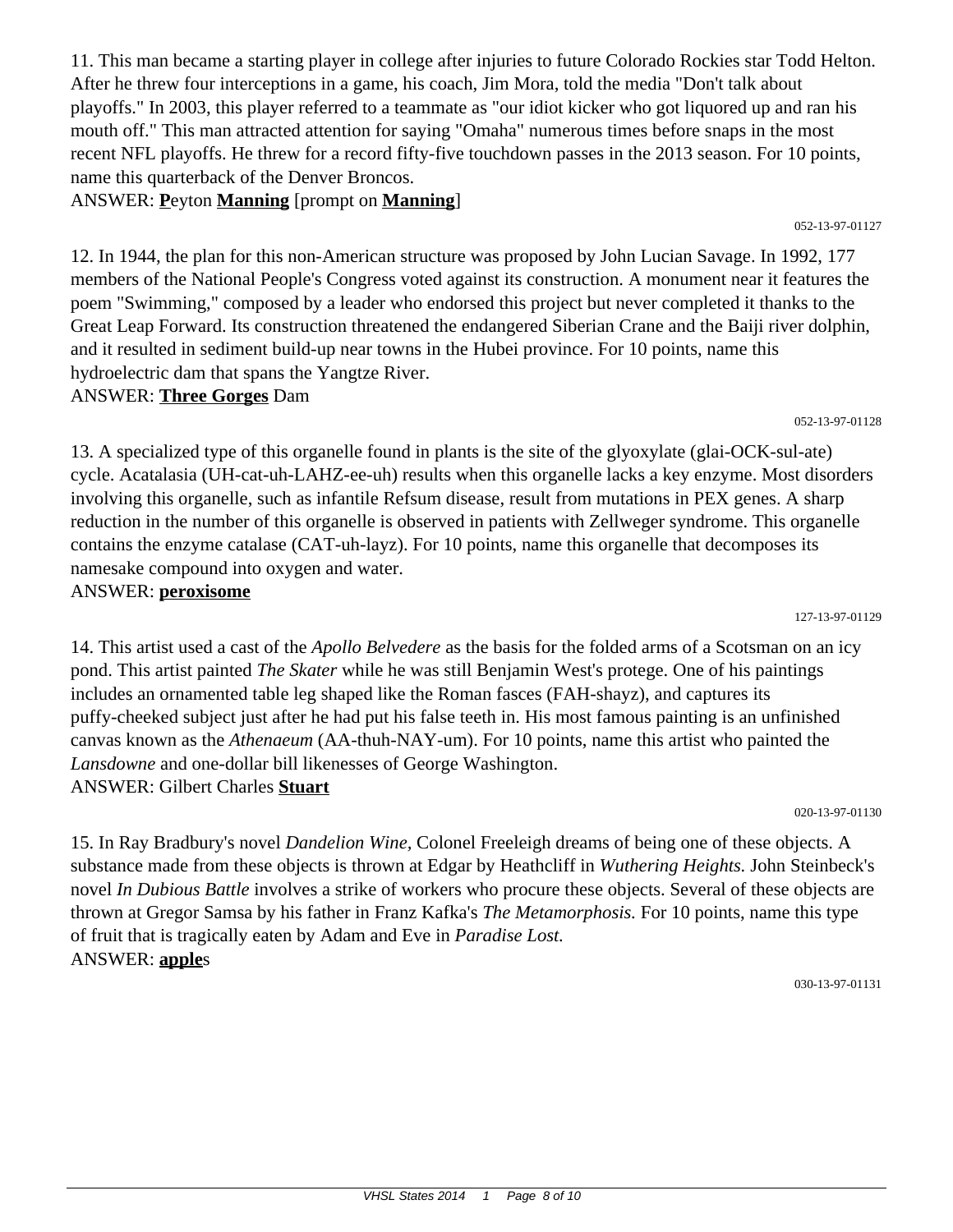

1. Apomixis (EY-poh-MIKE-sis), also known as a clonal version of this process, can occur in species that utilize the ZW sex-determination system. Automixis (AWE-toh-MIKE-sis) occurs when the eggs in this process do undergo meiosis. This process occurs naturally in invertebrates such as aphids, rotifers and nematodes (NEE-muh-tohdz). This form of reproduction has been observed in vertebrate species such as hammerhead sharks and Komodo dragons. For 10 points, identify this form of asexual reproduction, named from the Greek for "virgin birth," in which an unfertilized egg becomes a new organism. ANSWER: **parthenogenesis** [prompt on asexual **reproduction**]

084-13-97-01132

2. The derivative with respect to particle number of a quantity named for this scientist gives the chemical potential. A law named for this scientist states that the number of constituents minus the number of phases plus two equals the degrees of freedom. For spontaneous reactions, the change in his namesake quantity is negative; that namesake quantity is calculated as enthalpy minus quantity temperature times entropy. For 10 points, identify this American chemist who lends his name to a type of free energy. ANSWER: Josiah Willard **Gibbs**

127-13-97-01133

3. A document central to this case contained part of the Thirteenth Amendment and implored the reader to "Assert your rights." This case's holding was replaced by *Whitney v. California*'s "bad tendency" test and *Brandenburg v. Ohio*'s "imminent lawless action" test. The defendant in this case was arrested for mailing leaflets against the draft, and Oliver Wendell Holmes's holding in this case created the "clear and present danger" test. For 10 points, name this Supreme Court case which stated that there is no right to actions such as "shouting fire in a crowded theatre." ANSWER: *Schenck v. U.S.*

048-13-97-01134

4. For Raman scattering, this person names the lines caused by the positive and negative wavelength shifts. A law named for this scientist states that the drag force on a particle in a fluid is proportional to six pi times the velocity. He is the second namesake of a set of very difficult to solve partial differential equations that describe fluid flow, which he names with Navier (NAH-vee-ey). For 10 points, name this British physicist who generalized Green's theorem to relate surface integrals and volume integrals. ANSWER: George Gabriel **Stokes**

048-13-97-01135

5. This novel opens by describing a rosebush outside a prison door, which another character claims she was plucked from when asked about her origins. The protagonist of this novel is married to the crippled doctor Roger Chillingworth and has an illegitimate child named Pearl. The protagonist of this novel has an affair with the minister Dimmesdale and is forced to wear an article of clothing. For 10 points, name this novel about Hester Prynne, written by Nathaniel Hawthorne.

ANSWER: *The Scarlet Letter*

015-13-97-01136

This is a calculation question. How many unique, real roots satisfy the equation x squared minus 7 x plus 13 equals 0? ANSWER: **zero**